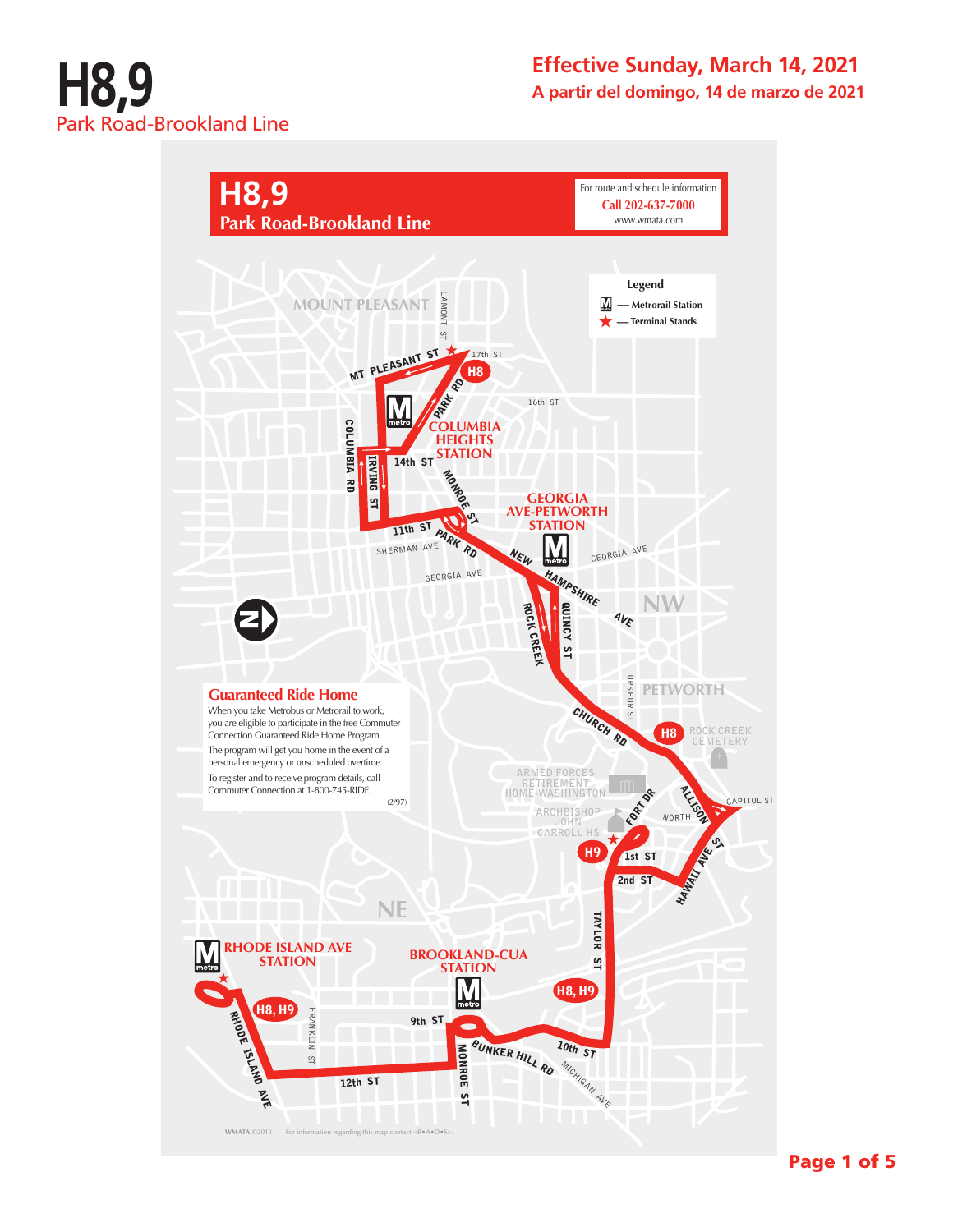# **Westbound To Mount Pleasant**

|                      |                                    | <b>Monday thru Friday</b> — De Lunes a viernes |                                                        |                                                             |                                                                                    |                                                               |                                           |
|----------------------|------------------------------------|------------------------------------------------|--------------------------------------------------------|-------------------------------------------------------------|------------------------------------------------------------------------------------|---------------------------------------------------------------|-------------------------------------------|
| Route                | <b>Rhode</b><br>Island<br>Ave<br>M | <b>Brookland</b><br>-CUA<br>M                  | <b>FORT DR.</b><br>&                                   | Allison<br>$St.$ &<br>Rock<br><b>Creek</b><br>Church<br>Rd. | New<br>Hampshire<br>&<br>Georgia<br>Aves. NW<br>(Georgia<br>Ave-<br>Petworth)<br>M | 14th & Irving<br>Sts. NW<br>(Columbia<br>Heights)<br><u>M</u> | MT.<br>PLEAS-<br>ANT<br>&<br>17th<br>Sts. |
| Number               |                                    |                                                | 1st St.                                                | <b>NW</b>                                                   |                                                                                    |                                                               | <b>NW</b>                                 |
| H8                   | 5:00                               | 5:07                                           | <b>AM Service - Servicio matutino</b><br>$\frac{1}{2}$ | 5:16                                                        | 5:21                                                                               | 5:28                                                          | 5:30                                      |
| H <sub>8</sub>       | 5:30                               | 5:37                                           |                                                        | 5:46                                                        | 5:51                                                                               | 5:58                                                          | 6:00                                      |
| H8                   | 5:55                               | 6:02                                           | ÷,                                                     | 6:11                                                        | 6:16                                                                               | 6:23                                                          | 6:25                                      |
| H8                   | 6:15                               | 6:23                                           |                                                        | 6:34                                                        | 6:40                                                                               | 6:48                                                          | 6:52                                      |
| H8                   | 6:35                               | 6:43                                           | L.                                                     | 6:54                                                        | 7:00                                                                               | 7:08                                                          | 7:12                                      |
| H <sub>8</sub>       | 6:50                               | 6:58                                           |                                                        | 7:09                                                        | 7:15                                                                               | 7:23                                                          | 7:27                                      |
| H8<br>H8             | 7:05<br>7:20                       | 7:13<br>7:30                                   | $\overline{a}$                                         | 7:24<br>7:43                                                | 7:30                                                                               | 7:38                                                          | 7:42                                      |
| H <sub>9</sub>       | 7:15                               | 7:25                                           | 7:35                                                   |                                                             | 7:50                                                                               | 8:01<br>i,                                                    | 8:08                                      |
| H <sub>9</sub>       | 7:25                               | 7:35                                           | 7:45                                                   |                                                             |                                                                                    |                                                               |                                           |
| H8                   | 7:32                               | 7:42                                           |                                                        | 7:55                                                        | 8:02                                                                               | 8:13                                                          | 8:20                                      |
| H <sub>8</sub>       | 7:44                               | 7:54                                           |                                                        | 8:07                                                        | 8:14                                                                               | 8:25                                                          | 8:32                                      |
| H8                   | 7:56                               | 8:06                                           | L.                                                     | 8:19                                                        | 8:26                                                                               | 8:37                                                          | 8:44                                      |
| H <sub>8</sub>       | 8:10                               | 8:20                                           |                                                        | 8:33                                                        | 8:40                                                                               | 8:51                                                          | 8:58                                      |
| H8<br>H <sub>8</sub> | 8:30<br>8:50                       | 8:40<br>8:59                                   | $\overline{\phantom{a}}$                               | 8:53<br>9:10                                                | 9:00<br>9:16                                                                       | 9:11<br>9:24                                                  | 9:18<br>9:28                              |
| H8                   | 9:10                               | 9:19                                           | L.                                                     | 9:30                                                        | 9:36                                                                               | 9:44                                                          | 9:48                                      |
| H <sub>8</sub>       | 9:30                               | 9:39                                           |                                                        | 9:50                                                        | 9:56                                                                               | 10:04                                                         | 10:08                                     |
| H8                   | 9:54                               | 10:03                                          | $\overline{a}$                                         | 10:14                                                       | 10:20                                                                              | 10:28                                                         | 10:32                                     |
| H <sub>8</sub>       | 10:18                              | 10:27                                          |                                                        | 10:38                                                       | 10:44                                                                              | 10:52                                                         | 10:56                                     |
| H8                   | 10:42                              | 10:51                                          |                                                        | 11:02                                                       | 11:08                                                                              | 11:16                                                         | 11:20                                     |
| H8                   | 11:06                              | 11:15                                          |                                                        | 11:26                                                       | 11:32                                                                              | 11:40                                                         | 11:44                                     |
| H8<br>H <sub>8</sub> | 11:30<br>11:54                     | 11:39<br>12:03                                 | L,                                                     | 11:50<br>12:14                                              | 11:56<br>12:20                                                                     | 12:04<br>12:28                                                | 12:08<br>12:32                            |
|                      |                                    |                                                | <b>PM Service -</b>                                    | Servicio vespertino                                         |                                                                                    |                                                               |                                           |
| H8                   | 12:18                              | 12:27                                          | ÷,                                                     | 12:38                                                       | 12:44                                                                              | 12:52                                                         | 12:56                                     |
| H8                   | 12:42                              | 12:51                                          |                                                        | 1:02                                                        | 1:08                                                                               | 1:16                                                          | 1:20                                      |
| H8                   | 1:06                               | 1:15                                           |                                                        | 1:26                                                        | 1:32                                                                               | 1:40                                                          | 1:44                                      |
| H8                   | 1:30                               | 1:39                                           |                                                        | 1:50                                                        | 1:56                                                                               | 2:04                                                          | 2:08                                      |
| H <sub>8</sub><br>H8 | 1:53<br>2:18                       | 2:03<br>2:28                                   | ä,                                                     | 2:15<br>2:40                                                | 2:21<br>2:46                                                                       | 2:29<br>2:54                                                  | 2:35<br>3:00                              |
| H <sub>8</sub>       | 2:42                               | 2:52                                           | L,                                                     | 3:04                                                        | 3:10                                                                               | 3:18                                                          | 3:24                                      |
| H <sub>8</sub>       | 3:00                               | 3:10                                           |                                                        | 3:22                                                        | 3:28                                                                               | 3:36                                                          | 3:42                                      |
| H8                   | 3:13                               | 3:23                                           | ÷,                                                     | 3:35                                                        | 3:41                                                                               | 3:49                                                          | 3:55                                      |
| H8                   | 3:23                               | 3:33                                           |                                                        | 3:46                                                        | 3:52                                                                               | 4:01                                                          | 4:08                                      |
| H8                   | 3:36                               | 3:46                                           |                                                        | 3:59                                                        | 4:05                                                                               | 4:14                                                          | 4:21                                      |
| H <sub>8</sub><br>H8 | 3:49                               | 3:59<br>3:59                                   |                                                        | 4:12<br>4:11                                                | 4:18<br>4:17                                                                       | 4:27<br>4:25                                                  | 4:34<br>4:31                              |
| H <sub>8</sub>       | 3:49<br>4:02                       | 4:12                                           |                                                        | 4:25                                                        | 4:31                                                                               | 4:40                                                          | 4:47                                      |
| H <sub>8</sub>       | 4:15                               | 4:25                                           | ÷,                                                     | 4:38                                                        | 4:44                                                                               | 4:53                                                          | 5:00                                      |
| H <sub>8</sub>       | 4:28                               | 4:38                                           |                                                        | 4:51                                                        | 4:57                                                                               | 5:06                                                          | 5:13                                      |
| H <sub>8</sub>       | 4:41                               | 4:51                                           | $\frac{1}{2}$                                          | 5:04                                                        | 5:10                                                                               | 5:19                                                          | 5:26                                      |
| H8                   | 4:54                               | 5:04                                           |                                                        | 5:17                                                        | 5:23                                                                               | 5:32                                                          | 5:39                                      |
| H8<br>H <sub>8</sub> | 5:07<br>5:22                       | 5:17<br>5:32                                   | $\overline{\phantom{0}}$                               | 5:30<br>5:45                                                | 5:36<br>5:51                                                                       | 5:45<br>6:00                                                  | 5:52<br>6:07                              |
| H <sub>8</sub>       | 5:37                               | 5:47                                           | ÷,                                                     | 6:00                                                        | 6:06                                                                               | 6:15                                                          | 6:22                                      |
| H8                   | 5:57                               | 6:07                                           | $\overline{a}$                                         | 6:20                                                        | 6:26                                                                               | 6:35                                                          | 6:42                                      |
| H8                   | 6:25                               | 6:33                                           | $\frac{1}{2}$                                          | 6:44                                                        | 6:49                                                                               | 6:57                                                          | 7:00                                      |
| H <sub>8</sub>       | 6:45                               | 6:53                                           | $\overline{\phantom{0}}$                               | 7:04                                                        | 7:09                                                                               | 7:17                                                          | 7:20                                      |
| H <sub>8</sub>       | 7:07                               | 7:15                                           | ÷,                                                     | 7:26                                                        | 7:31                                                                               | 7:39                                                          | 7:42                                      |
| H <sub>8</sub>       | 7:34                               | 7:42                                           |                                                        | 7:53                                                        | 7:58                                                                               | 8:06                                                          | 8:09                                      |
| H8<br>H <sub>8</sub> | 8:04<br>8:34                       | 8:12<br>8:42                                   | $\frac{1}{2}$<br>$\overline{a}$                        | 8:23<br>8:53                                                | 8:28<br>8:58                                                                       | 8:36<br>9:06                                                  | 8:39<br>9:09                              |
| H <sub>8</sub>       | 9:04                               | 9:12                                           | ÷                                                      | 9:23                                                        | 9:28                                                                               | 9:36                                                          | 9:39                                      |
| H <sub>8</sub>       | 9:30                               | 9:38                                           |                                                        | 9:49                                                        | 9:54                                                                               | 10:02                                                         | 10:05                                     |
| H <sub>8</sub>       | 9:52                               | 9:58                                           | $\overline{\phantom{a}}$                               | 10:07                                                       | 10:11                                                                              | 10:17                                                         | 10:20                                     |
| H8                   | 10:27                              | 10:33                                          |                                                        | 10:42                                                       | 10:46                                                                              | 10:52                                                         | 10:55                                     |
| H <sub>8</sub>       | 11:02                              | 11:08                                          | L,                                                     | 11:17                                                       | 11:21                                                                              | 11:27                                                         | 11:30                                     |
| H <sub>8</sub>       | 11:37                              | 11:43                                          | $\frac{1}{2}$                                          | 11:52                                                       | 11:56                                                                              | 12:02                                                         | 12:05                                     |

■ *— Trip operates only on days when Archbishop Carroll High School is open.*

### *NOTE:*

*Although Route H9 service has been designed to meet the special travel needs of students, this route may be used by any person wishing to ride upon payment of the appropriate regular fare.*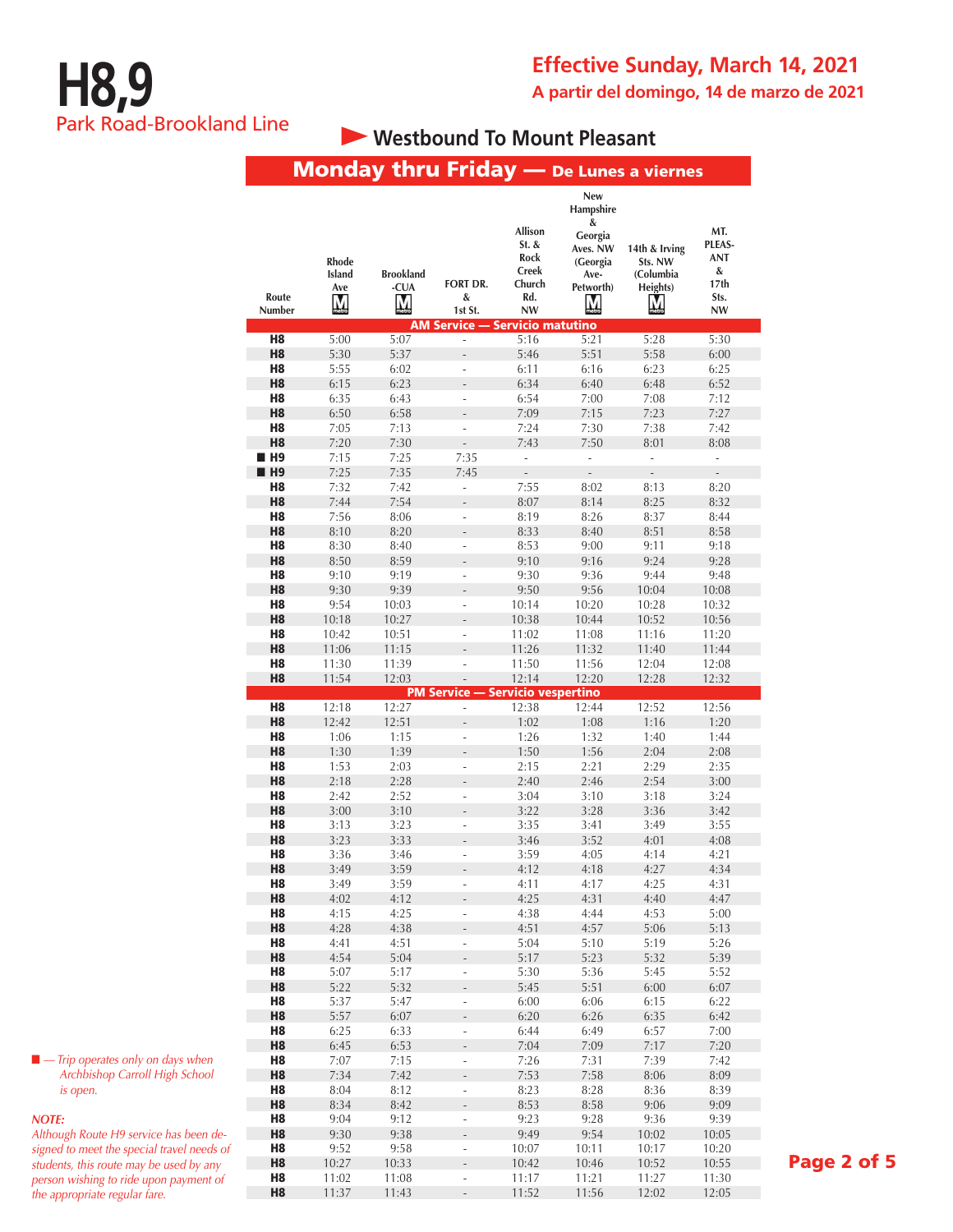|                                  |                                                               |                                                             |                                                                                           |                                                       | Eastbound To Rhode Island Ave. Station  |                                           |
|----------------------------------|---------------------------------------------------------------|-------------------------------------------------------------|-------------------------------------------------------------------------------------------|-------------------------------------------------------|-----------------------------------------|-------------------------------------------|
|                                  |                                                               |                                                             |                                                                                           |                                                       | Monday thru Friday - De Lunes a viernes |                                           |
| Route<br>Number                  | Mt.<br>Pleasant<br>&<br>17 <sub>th</sub><br>Sts.<br><b>NW</b> | <b>Irving</b><br>& 14th<br>Sts. NW<br>(Columbia<br>Heights) | <b>New</b><br>Hampshire<br>&<br>Georgia<br>Aves. NW<br>(Georgia<br>Ave-<br>Petworth)<br>М | Rock<br>Creek<br>Church<br>Rd. &<br>Hawaii<br>Ave. NW | <b>Brookland</b><br>-CUA<br>M           | <b>RHODE</b><br><b>ISLAND</b><br>AVE<br>M |
| H8                               | 5:16                                                          | <b>AM Service</b><br>5:19                                   | 5:25                                                                                      | <b>Servicio matutino</b><br>5:30                      | 5:41                                    | 5:47                                      |
| H <sub>8</sub>                   | 5:36                                                          | 5:39                                                        | 5:45                                                                                      | 5:50                                                  | 6:01                                    | 6:07                                      |
| H8                               | 6:06                                                          | 6:09                                                        | 6:15                                                                                      | 6:20                                                  | 6:31                                    | 6:37                                      |
| H <sub>8</sub>                   | 6:31                                                          | 6:35                                                        | 6:42                                                                                      | 6:47                                                  | 6:58                                    | 7:05                                      |
| H8                               | 6:45                                                          | 6:49                                                        | 6:56                                                                                      | 7:01                                                  | 7:12                                    | 7:19                                      |
| H <sub>8</sub>                   | 6:58                                                          | 7:03                                                        | 7:10                                                                                      | 7:16                                                  | 7:28                                    | 7:35                                      |
| H8<br>H8                         | 7:10<br>7:22                                                  | 7:15<br>7:27                                                | 7:22<br>7:34                                                                              | 7:28<br>7:40                                          | 7:40<br>7:52                            | 7:47<br>7:59                              |
| H8                               | 7:34                                                          | 7:39                                                        | 7:46                                                                                      | 7:52                                                  | 8:04                                    | 8:11                                      |
| H <sub>8</sub>                   | 7:47                                                          | 7:52                                                        | 7:59                                                                                      | 8:05                                                  | 8:17                                    | 8:24                                      |
| H8                               | 8:00                                                          | 8:05                                                        | 8:12                                                                                      | 8:18                                                  | 8:30                                    | 8:37                                      |
| H <sub>8</sub>                   | 8:14                                                          | 8:19                                                        | 8:26                                                                                      | 8:32                                                  | 8:44                                    | 8:51                                      |
| H8<br>H <sub>8</sub>             | 8:27                                                          | 8:32<br>8:47                                                | 8:39                                                                                      | 8:45                                                  | 8:57                                    | 9:04                                      |
| H8                               | 8:42<br>9:06                                                  | 9:11                                                        | 8:54<br>9:18                                                                              | 9:00<br>9:24                                          | 9:12<br>9:36                            | 9:19<br>9:43                              |
| H <sub>8</sub>                   | 9:30                                                          | 9:35                                                        | 9:42                                                                                      | 9:48                                                  | 10:00                                   | 10:07                                     |
| H8                               | 9:54                                                          | 9:59                                                        | 10:06                                                                                     | 10:12                                                 | 10:24                                   | 10:31                                     |
| H <sub>8</sub>                   | 10:18                                                         | 10:23                                                       | 10:30                                                                                     | 10:36                                                 | 10:48                                   | 10:55                                     |
| H8                               | 10:42                                                         | 10:47                                                       | 10:54                                                                                     | 11:00                                                 | 11:12                                   | 11:19                                     |
| H <sub>8</sub>                   | 11:06                                                         | 11:11                                                       | 11:18                                                                                     | 11:24                                                 | 11:36                                   | 11:43                                     |
| H8<br>H <sub>8</sub>             | 11:30<br>11:54                                                | 11:35<br>11:59                                              | 11:42<br>12:06                                                                            | 11:48<br>12:12                                        | 12:00<br>12:24                          | 12:07<br>12:31                            |
|                                  |                                                               | <b>PM Service - Servicio vespertino</b>                     |                                                                                           |                                                       |                                         |                                           |
| H8                               | 12:18                                                         | 12:24                                                       | 12:32                                                                                     | 12:38                                                 | 12:50                                   | 12:59                                     |
| H <sub>8</sub>                   | 12:42                                                         | 12:48                                                       | 12:56                                                                                     | 1:02                                                  | 1:14                                    | 1:23                                      |
| H8                               | 1:06                                                          | 1:12                                                        | 1:20                                                                                      | 1:26                                                  | 1:38                                    | 1:47                                      |
| H <sub>8</sub><br>H8             | 1:30<br>1:54                                                  | 1:36<br>2:00                                                | 1:44<br>2:08                                                                              | 1:50<br>2:14                                          | 2:02<br>2:26                            | 2:11<br>2:35                              |
| H <sub>8</sub>                   | 2:18                                                          | 2:24                                                        | 2:32                                                                                      | 2:38                                                  | 2:50                                    | 2:59                                      |
| H8                               | 2:42                                                          | 2:48                                                        | 2:56                                                                                      | 3:02                                                  | 3:14                                    | 3:23                                      |
| H <sub>8</sub>                   | 3:06                                                          | 3:12                                                        | 3:20                                                                                      | 3:26                                                  | 3:38                                    | 3:47                                      |
| H8                               | 3:22                                                          | 3:28                                                        | 3:36                                                                                      | 3:42                                                  | 3:54                                    | 4:03                                      |
| H <sub>8</sub>                   | 3:36                                                          | 3:42                                                        | 3:50                                                                                      | 3:56                                                  | 4:08                                    | 4:17                                      |
| H8<br>H <sub>8</sub>             | 3:50<br>4:03                                                  | 3:56<br>4:10                                                | 4:04<br>4:19                                                                              | 4:10<br>4:26                                          | 4:22<br>4:38                            | 4:31<br>4:46                              |
| H8                               | 4:16                                                          | 4:23                                                        | 4:32                                                                                      | 4:39                                                  | 4:51                                    | 4:59                                      |
| H <sub>8</sub>                   | 4:29                                                          | 4:36                                                        | 4:45                                                                                      | 4:52                                                  | 5:04                                    | 5:12                                      |
| H8                               | 4:42                                                          | 4:49                                                        | 4:58                                                                                      | 5:05                                                  | 5:17                                    | 5:25                                      |
| H <sub>8</sub>                   | 4:55                                                          | 5:02                                                        | 5:11                                                                                      | 5:18                                                  | 5:30                                    | 5:38                                      |
| H8                               | 5:08                                                          | 5:15                                                        | 5:24                                                                                      | 5:31                                                  | 5:43                                    | 5:51                                      |
| H8<br>H8                         | 5:21<br>5:34                                                  | 5:28<br>5:41                                                | 5:37<br>5:50                                                                              | 5:44<br>5:57                                          | 5:56<br>6:09                            | 6:04<br>6:17                              |
| H <sub>8</sub>                   | 5:47                                                          | 5:54                                                        | 6:03                                                                                      | 6:10                                                  | 6:22                                    | 6:30                                      |
| H8                               | 6:00                                                          | 6:07                                                        | 6:16                                                                                      | 6:23                                                  | 6:35                                    | 6:43                                      |
| H <sub>8</sub>                   | 6:15                                                          | 6:22                                                        | 6:31                                                                                      | 6:38                                                  | 6:50                                    | 6:58                                      |
| H8                               | 6:30                                                          | 6:37                                                        | 6:46                                                                                      | 6:53                                                  | 7:05                                    | 7:13                                      |
| H <sub>8</sub>                   | 6:50                                                          | 6:55                                                        | 7:03                                                                                      | 7:09                                                  | 7:20                                    | 7:27                                      |
| H <sub>8</sub><br>H <sub>8</sub> | 7:10<br>7:30                                                  | 7:15<br>7:35                                                | 7:23<br>7:43                                                                              | 7:29<br>7:49                                          | 7:40<br>8:00                            | 7:47<br>8:07                              |
| H8                               | 7:50                                                          | 7:55                                                        | 8:03                                                                                      | 8:09                                                  | 8:20                                    | 8:27                                      |
| H <sub>8</sub>                   | 8:15                                                          | 8:20                                                        | 8:28                                                                                      | 8:34                                                  | 8:45                                    | 8:52                                      |
| H8                               | 8:45                                                          | 8:50                                                        | 8:58                                                                                      | 9:04                                                  | 9:15                                    | 9:22                                      |
| H <sub>8</sub>                   | 9:15                                                          | 9:19                                                        | 9:25                                                                                      | 9:31                                                  | 9:40                                    | 9:46                                      |
| H8                               | 9:50                                                          | 9:54                                                        | 10:00                                                                                     | 10:06                                                 | 10:15                                   | 10:21                                     |
| H <sub>8</sub><br>H8             | 10:25<br>11:00                                                | 10:29<br>11:04                                              | 10:35<br>11:10                                                                            | 10:41<br>11:16                                        | 10:50<br>11:25                          | 10:56<br>11:31                            |
| H <sub>8</sub>                   | 11:35                                                         | 11:39                                                       | 11:45                                                                                     | 11:51                                                 | 12:00                                   | 12:06                                     |
|                                  |                                                               |                                                             |                                                                                           |                                                       |                                         |                                           |

# **Eastbound To Rhode Island Ave. station**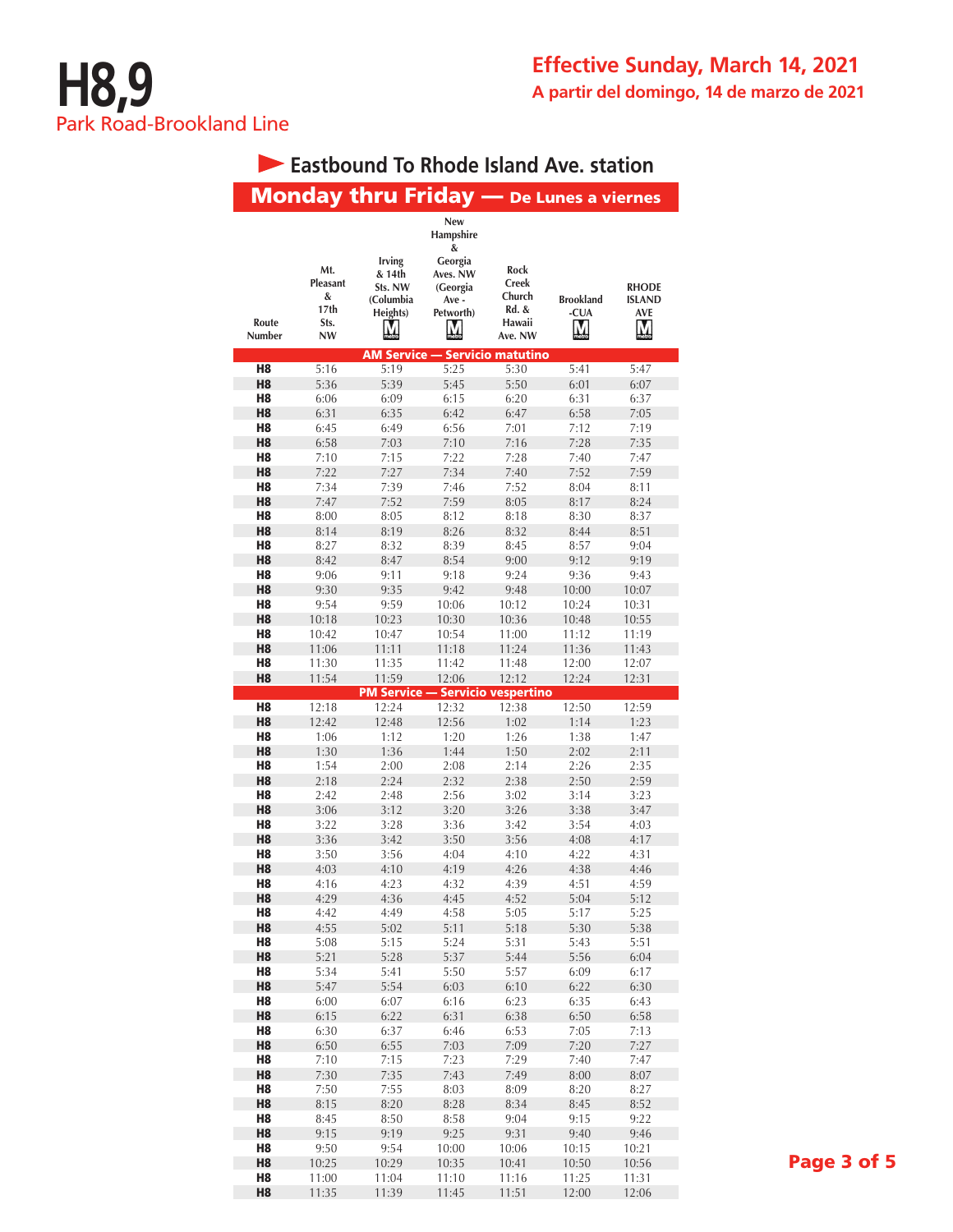

# **• Westbound To Mount Pleasant <b>Eastbound To Rhode Island Ave. station**

| <b>Saturday</b> — Sábados        |                                    |                                         |                                                                   |                                                                                 | Saturday — Sábados                                        |                                                               |                                  |                                                   |                                                           |                                                                                 |                                                       |                               |                                                  |
|----------------------------------|------------------------------------|-----------------------------------------|-------------------------------------------------------------------|---------------------------------------------------------------------------------|-----------------------------------------------------------|---------------------------------------------------------------|----------------------------------|---------------------------------------------------|-----------------------------------------------------------|---------------------------------------------------------------------------------|-------------------------------------------------------|-------------------------------|--------------------------------------------------|
| Route<br>Number                  | <b>Rhode</b><br>Island<br>Ave<br>M | <b>Brookland</b><br>-CUA<br>M           | Allison<br>$St.$ &<br>Rock<br>Creek<br>Church<br>Rd.<br><b>NW</b> | New<br>Hampshire<br>& Georgia<br>Aves. NW<br>(Georgia<br>Ave-<br>Petworth)<br>М | 14th &<br>Irving<br>Sts. NW<br>(Columbia<br>Heights)<br>М | MT.<br>PLEAS-<br><b>ANT</b><br>&<br>17th<br>Sts.<br><b>NW</b> | Route<br>Number                  | Mt.<br>Pleasant<br>&<br>17th<br>Sts.<br><b>NW</b> | Irving<br>& 14th<br>Sts. NW<br>(Columbia<br>Heights)<br>М | New<br>Hampshire<br>& Georgia<br>Aves. NW<br>(Georgia<br>Ave-<br>Petworth)<br>M | Rock<br>Creek<br>Church<br>Rd. &<br>Hawaii<br>Ave. NW | <b>Brookland</b><br>-CUA<br>М | <b>RHODE</b><br><b>ISLAND</b><br><b>AVE</b><br>M |
|                                  |                                    | <b>AM Service -</b>                     |                                                                   | - Servicio matutino                                                             |                                                           |                                                               |                                  |                                                   |                                                           | <b>AM Service - Servicio matutino</b>                                           |                                                       |                               |                                                  |
| H <sub>8</sub>                   | 6:00                               | 6:06                                    | 6:14                                                              | 6:19                                                                            | 6:25                                                      | 6:27                                                          | H <sub>8</sub>                   | 6:00                                              | 6:03                                                      | 6:08                                                                            | 6:13                                                  | 6:22                          | 6:28                                             |
| H <sub>8</sub>                   | 6:35                               | 6:41                                    | 6:49                                                              | 6:54                                                                            | 7:00                                                      | 7:02                                                          | H <sub>8</sub>                   | 6:35                                              | 6:38                                                      | 6:43                                                                            | 6:48                                                  | 6:57                          | 7:03                                             |
| H <sub>8</sub>                   | 7:07                               | 7:14                                    | 7:24                                                              | 7:29                                                                            | 7:36                                                      | 7:38                                                          | H <sub>8</sub>                   | 7:10                                              | 7:13                                                      | 7:18                                                                            | 7:23                                                  | 7:32                          | 7:38                                             |
| H <sub>8</sub>                   | 7:42                               | 7:49                                    | 7:59                                                              | 8:04                                                                            | 8:11                                                      | 8:13                                                          | H <sub>8</sub>                   | 7:44                                              | 7:48                                                      | 7:53                                                                            | 7:58                                                  | 8:08                          | 8:15                                             |
| H8                               | 8:19                               | 8:27                                    | 8:38                                                              | 8:44                                                                            | 8:52                                                      | 8:55                                                          | H <sub>8</sub>                   | 8:17                                              | 8:21                                                      | 8:26                                                                            | 8:31                                                  | 8:41                          | 8:48                                             |
| H <sub>8</sub>                   | 8:50                               | 8:58                                    | 9:09                                                              | 9:15                                                                            | 9:23                                                      | 9:26                                                          | H <sub>8</sub>                   | 8:40                                              | 8:44                                                      | 8:49                                                                            | 8:54                                                  | 9:04                          | 9:11                                             |
| H8                               | 9:15                               | 9:23                                    | 9:34                                                              | 9:40                                                                            | 9:48                                                      | 9:51                                                          | H <sub>8</sub>                   | 9:04                                              | 9:09                                                      | 9:16                                                                            | 9:21                                                  | 9:32                          | 9:40                                             |
| H <sub>8</sub><br>H <sub>8</sub> | 9:45<br>10:03                      | 9:53                                    | 10:04                                                             | 10:10<br>10:28                                                                  | 10:18                                                     | 10:21                                                         | H <sub>8</sub><br>H <sub>8</sub> | 9:29                                              | 9:34<br>9:59                                              | 9:41                                                                            | 9:46                                                  | 9:57<br>10:22                 | 10:05<br>10:30                                   |
| H <sub>8</sub>                   | 10:33                              | 10:11<br>10:41                          | 10:22<br>10:52                                                    | 10:58                                                                           | 10:36                                                     | 10:39<br>11:09                                                | H <sub>8</sub>                   | 9:54<br>10:24                                     | 10:29                                                     | 10:06<br>10:36                                                                  | 10:11<br>10:41                                        | 10:52                         | 11:00                                            |
| H8                               | 10:52                              | 11:01                                   | 11:12                                                             | 11:18                                                                           | 11:06<br>11:27                                            | 11:31                                                         | H <sub>8</sub>                   | 10:44                                             | 10:49                                                     | 10:56                                                                           | 11:01                                                 | 11:12                         | 11:20                                            |
| H <sub>8</sub>                   |                                    | 11:26                                   | 11:37                                                             |                                                                                 |                                                           |                                                               | H <sub>8</sub>                   |                                                   |                                                           | 11:24                                                                           | 11:29                                                 |                               |                                                  |
| H <sub>8</sub>                   | 11:17<br>11:42                     | 11:51                                   | 12:02                                                             | 11:43<br>12:08                                                                  | 11:52<br>12:17                                            | 11:56<br>12:21                                                | H <sub>8</sub>                   | 11:12<br>11:37                                    | 11:17<br>11:42                                            | 11:49                                                                           | 11:54                                                 | 11:40<br>12:05                | 11:48<br>12:13                                   |
|                                  |                                    | <b>PM Service - Servicio vespertino</b> |                                                                   |                                                                                 |                                                           |                                                               |                                  |                                                   |                                                           | <b>PM Service - Servicio vespertino</b>                                         |                                                       |                               |                                                  |
| H <sub>8</sub>                   | 12:07                              | 12:16                                   | 12:27                                                             | 12:33                                                                           | 12:42                                                     | 12:46                                                         | H <sub>8</sub>                   | 12:02                                             | 12:07                                                     | 12:14                                                                           | 12:19                                                 | 12:30                         | 12:38                                            |
| H <sub>8</sub>                   | 12:32                              | 12:41                                   | 12:52                                                             | 12:58                                                                           | 1:07                                                      | 1:11                                                          | H <sub>8</sub>                   | 12:25                                             | 12:31                                                     | 12:39                                                                           | 12:45                                                 | 12:56                         | 1:04                                             |
| H <sub>8</sub>                   | 12:57                              | 1:06                                    | 1:17                                                              | 1:23                                                                            | 1:32                                                      | 1:36                                                          | H <sub>8</sub>                   | 12:50                                             | 12:56                                                     | 1:04                                                                            | 1:10                                                  | 1:21                          | 1:29                                             |
| H <sub>8</sub>                   | 1:22                               | 1:31                                    | 1:42                                                              | 1:48                                                                            | 1:57                                                      | 2:01                                                          | H <sub>8</sub>                   | 1:15                                              | 1:21                                                      | 1:29                                                                            | 1:35                                                  | 1:46                          | 1:54                                             |
| H <sub>8</sub>                   | 1:47                               | 1:56                                    | 2:07                                                              | 2:13                                                                            | 2:22                                                      | 2:26                                                          | H <sub>8</sub>                   | 1:40                                              | 1:46                                                      | 1:54                                                                            | 2:00                                                  | 2:11                          | 2:19                                             |
| H <sub>8</sub>                   | 2:12                               | 2:21                                    | 2:32                                                              | 2:38                                                                            | 2:47                                                      | 2:51                                                          | H <sub>8</sub>                   | 2:05                                              | 2:11                                                      | 2:19                                                                            | 2:25                                                  | 2:36                          | 2:44                                             |
| H8                               | 2:37                               | 2:46                                    | 2:57                                                              | 3:03                                                                            | 3:12                                                      | 3:16                                                          | H <sub>8</sub>                   | 2:30                                              | 2:36                                                      | 2:44                                                                            | 2:50                                                  | 3:01                          | 3:09                                             |
| H <sub>8</sub>                   | 3:02                               | 3:11                                    | 3:22                                                              | 3:28                                                                            | 3:37                                                      | 3:41                                                          | H <sub>8</sub>                   | 2:55                                              | 3:01                                                      | 3:09                                                                            | 3:15                                                  | 3:26                          | 3:34                                             |
| H <sub>8</sub>                   | 3:29                               | 3:37                                    | 3:48                                                              | 3:53                                                                            | 4:02                                                      | 4:06                                                          | H <sub>8</sub>                   | 3:20                                              | 3:26                                                      | 3:34                                                                            | 3:40                                                  | 3:51                          | 3:59                                             |
| H <sub>8</sub>                   | 3:54                               | 4:02                                    | 4:13                                                              | 4:18                                                                            | 4:27                                                      | 4:31                                                          | H <sub>8</sub>                   | 3:45                                              | 3:51                                                      | 3:59                                                                            | 4:05                                                  | 4:16                          | 4:24                                             |
| H <sub>8</sub>                   | 4:19                               | 4:27                                    | 4:38                                                              | 4:43                                                                            | 4:52                                                      | 4:56                                                          | H <sub>8</sub>                   | 4:12                                              | 4:17                                                      | 4:24                                                                            | 4:30                                                  | 4:40                          | 4:48                                             |
| H <sub>8</sub>                   | 4:44                               | 4:52                                    | 5:03                                                              | 5:08                                                                            | 5:17                                                      | 5:21                                                          | H <sub>8</sub>                   | 4:37                                              | 4:42                                                      | 4:49                                                                            | 4:55                                                  | 5:05                          | 5:13                                             |
| H8                               | 5:09                               | 5:17                                    | 5:28                                                              | 5:33                                                                            | 5:42                                                      | 5:46                                                          | H <sub>8</sub>                   | 5:02                                              | 5:07                                                      | 5:14                                                                            | 5:20                                                  | 5:30                          | 5:38                                             |
| H <sub>8</sub>                   | 5:34                               | 5:42                                    | 5:53                                                              | 5:58                                                                            | 6:07                                                      | 6:11                                                          | H <sub>8</sub>                   | 5:27                                              | 5:32                                                      | 5:39                                                                            | 5:45                                                  | 5:55                          | 6:03                                             |
| H <sub>8</sub>                   | 5:56                               | 6:04                                    | 6:15                                                              | 6:20                                                                            | 6:29                                                      | 6:33                                                          | H <sub>8</sub>                   | 5:52                                              | 5:57                                                      | 6:04                                                                            | 6:10                                                  | 6:20                          | 6:28                                             |
| H <sub>8</sub>                   | 6:21                               | 6:29                                    | 6:40                                                              | 6:45                                                                            | 6:54                                                      | 6:58                                                          | H <sub>8</sub>                   | 6:17                                              | 6:22                                                      | 6:29                                                                            | 6:35                                                  | 6:45                          | 6:53                                             |
| H <sub>8</sub>                   | 6:46                               | 6:54                                    | 7:05                                                              | 7:10                                                                            | 7:19                                                      | 7:23                                                          | H <sub>8</sub>                   | 6:39                                              | 6:44                                                      | 6:51                                                                            | 6:57                                                  | 7:07                          | 7:15                                             |
| H <sub>8</sub>                   | 7:18                               | 7:25                                    | 7:35                                                              | 7:40                                                                            | 7:48                                                      | 7:51                                                          | H <sub>8</sub>                   | 7:04                                              | 7:09                                                      | 7:16                                                                            | 7:22                                                  | 7:32                          | 7:40                                             |
| H <sub>8</sub>                   | 7:43                               | 7:50                                    | 8:00                                                              | 8:05                                                                            | 8:13                                                      | 8:16                                                          | H <sub>8</sub>                   | 7:29                                              | 7:34                                                      | 7:41                                                                            | 7:47                                                  | 7:57                          | 8:05                                             |
| H <sub>8</sub>                   | 8:08                               | 8:15                                    | 8:25                                                              | 8:30                                                                            | 8:38                                                      | 8:41                                                          | H <sub>8</sub>                   | 7:56                                              | 8:00                                                      | 8:06                                                                            | 8:12                                                  | 8:21                          | 8:28                                             |
| H <sub>8</sub>                   | 8:33                               | 8:40                                    | 8:50                                                              | 8:55                                                                            | 9:03                                                      | 9:06                                                          | H <sub>8</sub>                   | 8:21                                              | 8:25                                                      | 8:31                                                                            | 8:37                                                  | 8:46                          | 8:53                                             |
| H <sub>8</sub>                   | 8:58                               | 9:05                                    | 9:15                                                              | 9:20                                                                            | 9:28                                                      | 9:31                                                          | H <sub>8</sub>                   | 8:46                                              | 8:50                                                      | 8:56                                                                            | 9:02                                                  | 9:11                          | 9:18                                             |
| H <sub>8</sub>                   | 9:23                               | 9:30                                    | 9:40                                                              | 9:45                                                                            | 9:53                                                      | 9:56                                                          | H <sub>8</sub>                   | 9:11                                              | 9:15                                                      | 9:21                                                                            | 9:27                                                  | 9:36                          | 9:43                                             |
| H <sub>8</sub>                   | 9:57                               | 10:04                                   | 10:14                                                             | 10:19                                                                           | 10:27                                                     | 10:30                                                         | H <sub>8</sub>                   | 9:34                                              | 9:38                                                      | 9:44                                                                            | 9:50                                                  | 9:59                          | 10:06                                            |
| H <sub>8</sub>                   | 10:33                              | 10:40                                   | 10:50                                                             | 10:55                                                                           | 11:03                                                     | 11:06                                                         | H <sub>8</sub>                   | 9:59                                              | 10:03                                                     | 10:09                                                                           | 10:15                                                 | 10:24                         | 10:31                                            |
| H <sub>8</sub>                   | 11:12                              | 11:18                                   | 11:27                                                             | 11:31                                                                           | 11:37                                                     | 11:40                                                         | H <sub>8</sub>                   | 10:34                                             | 10:38                                                     | 10:44                                                                           | 10:50                                                 | 10:59                         | 11:06                                            |
| H <sub>8</sub>                   | 11:47                              | 11:53                                   | 12:02                                                             | 12:06                                                                           | 12:12                                                     | 12:15                                                         | H <sub>8</sub><br>H <sub>8</sub> | 11:09<br>11:44                                    | 11:13<br>11:48                                            | 11:19<br>11:54                                                                  | 11:25<br>11:59                                        | 11:34<br>12:07                | 11:41<br>12:13                                   |

*On four Federal holidays, Columbus Day, Veterans' Day, Martin Luther King, Jr. Day, and Presidents' Day, the Saturday schedule will be in effect.*

*Metrobus proveerá servicio con horario de sábado durante los cuatro días festivos de Columbus Day, Veterans Day, Martin Luther King Jr. Day, y Presidents' Day.*